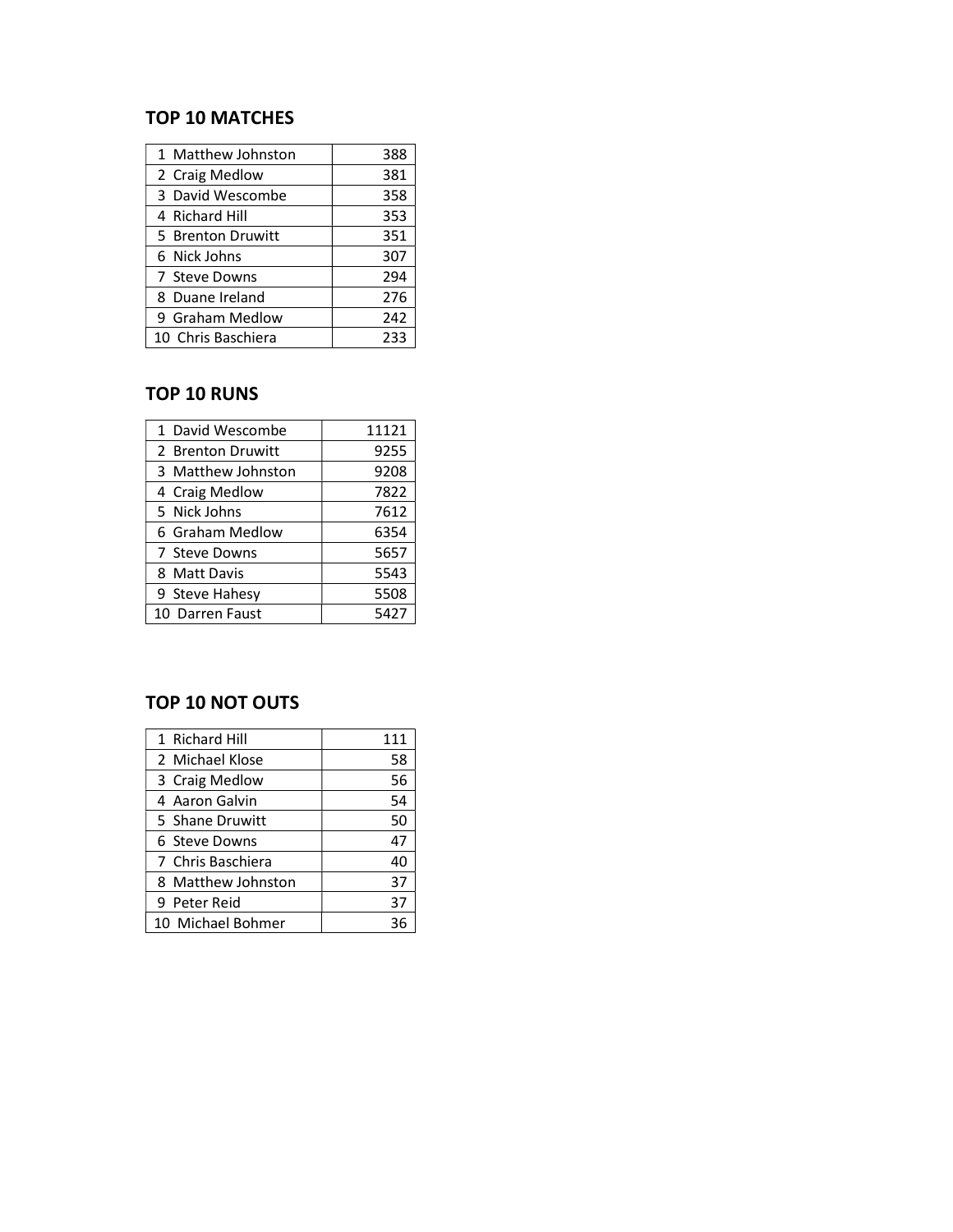# TOP 10 BATTING AVERAGE (min 25 games)

| 1 Andrew Maher      | 1034@ 38.3 |
|---------------------|------------|
| 2 Drew Poynter      | 880@ 38.3  |
| 3 Michael Wescombe  | 1596@ 38.0 |
| 4 Darren Faust      | 5427@ 34.1 |
| 5 David Ball        | 3661@ 33.9 |
| 6 Stephen Kennedy   | 734@33.4   |
| 7 Brad Collins      | 3599@ 33.3 |
| 8 W Mcgregor-Davies | 1457@33.1  |
| 9 Mark Ryan         | 1690@ 33.1 |
| 10 K Gray           | 773@ 32.2  |

#### TOP 10 WICKETS

| 1 Richard Hill    | 644 |
|-------------------|-----|
| 2 Aaron Galvin    | 423 |
| 3 William Oliver  | 400 |
| 4 Michael Klose   | 396 |
| 5 Chris Baschiera | 369 |
| 6 David Wescombe  | 358 |
| 7 Stuart Kenny    | 337 |
| 8 Craig Smith     | 290 |
| 9 Steve Thomas    | 244 |
| 10 J Luker        | 241 |

#### TOP 10 OVERS

| 1 Richard Hill    | 2898 |
|-------------------|------|
| 2 Aaron Galvin    | 2197 |
| 3 Stuart Kenny    | 1918 |
| 4 Chris Baschiera | 1899 |
| 5 William Oliver  | 1890 |
| 6 Michael Klose   | 1845 |
| 7 David Wescombe  | 1772 |
| 8 Craig Smith     | 1488 |
| 9 Michael Bohmer  | 1443 |
| 10 Jeff Langbein  | 1422 |